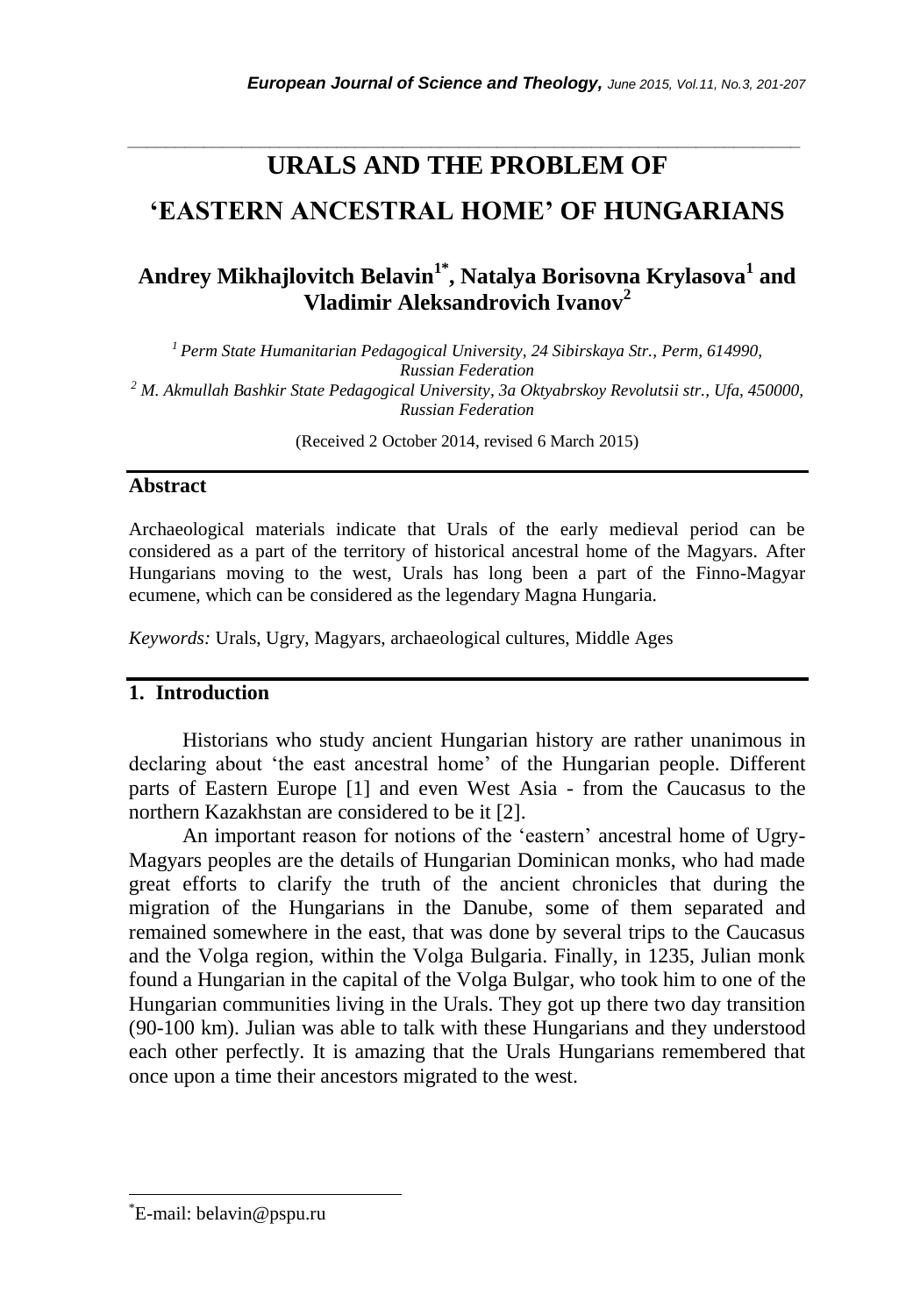Territory where the Dominican monk met with the Hungarians, he called Magna Hungaria, that is, the Great (or ancient) Hungary. Later, followed by him, this designation was used by other authors of the chronicles, as well as modern historians.

## **2. Method**

However, the information contained in the chronicles and other written sources are very limited. Therefore, the most important information for the question about the "eastern" ancestral home of the Magyars and the location of Magna Hungaria can give only by Archaeology.

The Archaeology has a fairly complete methodology to justify ethnicity of the ancient population of a territory almost without relying on written and linguistic sources. In our case, we made a complex analysis of archaeological sources, including mathematical statistics of ceramic complexes and the funeral rites by a wide range of features, search and selection of the reference elements of material culture (e.g. "etnomarks"), and isolation territories where these etnomarks are presented in combination and the most concentrated. And due to these the area of Urals Ugric people living is localized.

### **3. Main part**

Analysis of the ceramic material of the final settlement of late Bronze of Kama region and Southern Urals allowed to recover highlights of the formation of ethno-cultural map of the region in the period under review. At the end of the II millennium BC there lived Mezhovsky cultures, genetically related with the tribes of Cherkaskul culture, and moving here from the Ural Mountains [3]. The ethnicity of this culture is defined by a majority of researchers as Ugric. Geographical boundaries of the area of their settlement included forest-taiga Zaurals zone (from the upper reaches of the Tobol, source of Chusovaia and Ufa) and Kama (from the mouth of Chusovaia to the mouth of Belaia and Ica), very close to the northern border of the forest-steppe. On the one hand, the settlement of "Mezhovsky" in the Urals is not dense, but on the other hand, the other monuments of archaeological cultures, synchronous to Mezhovsky, in the area is not known, allowing us to consider the carriers of Mezhovsky culture as a major of the region in the XII-IX centuries B.C.

Early Iron Age is characterized by the further transformation of the Ural Ugric world. In the western (the Ural) part archaeological culture (culturalhistorical community) with comb-cord and cord-hard ceramics is forming. Territory from near Ishim to the Iset" source (Middle Urals and Trans-Urals) was occupied by Kashin culture with cord-comb ceramics, including, with cord of a stamp like horseshoe. Huge Ob-Irtysh cultural and historical community of taiga hunters and fishermen developed in Western Siberia, from Yamal and Taimyr to the north of the Ural-Irtysh forest. It is represented by archaeological cultures with the so-called figuratively stamp-ceramics (Kulayskaya, Ust-Poluyskaya,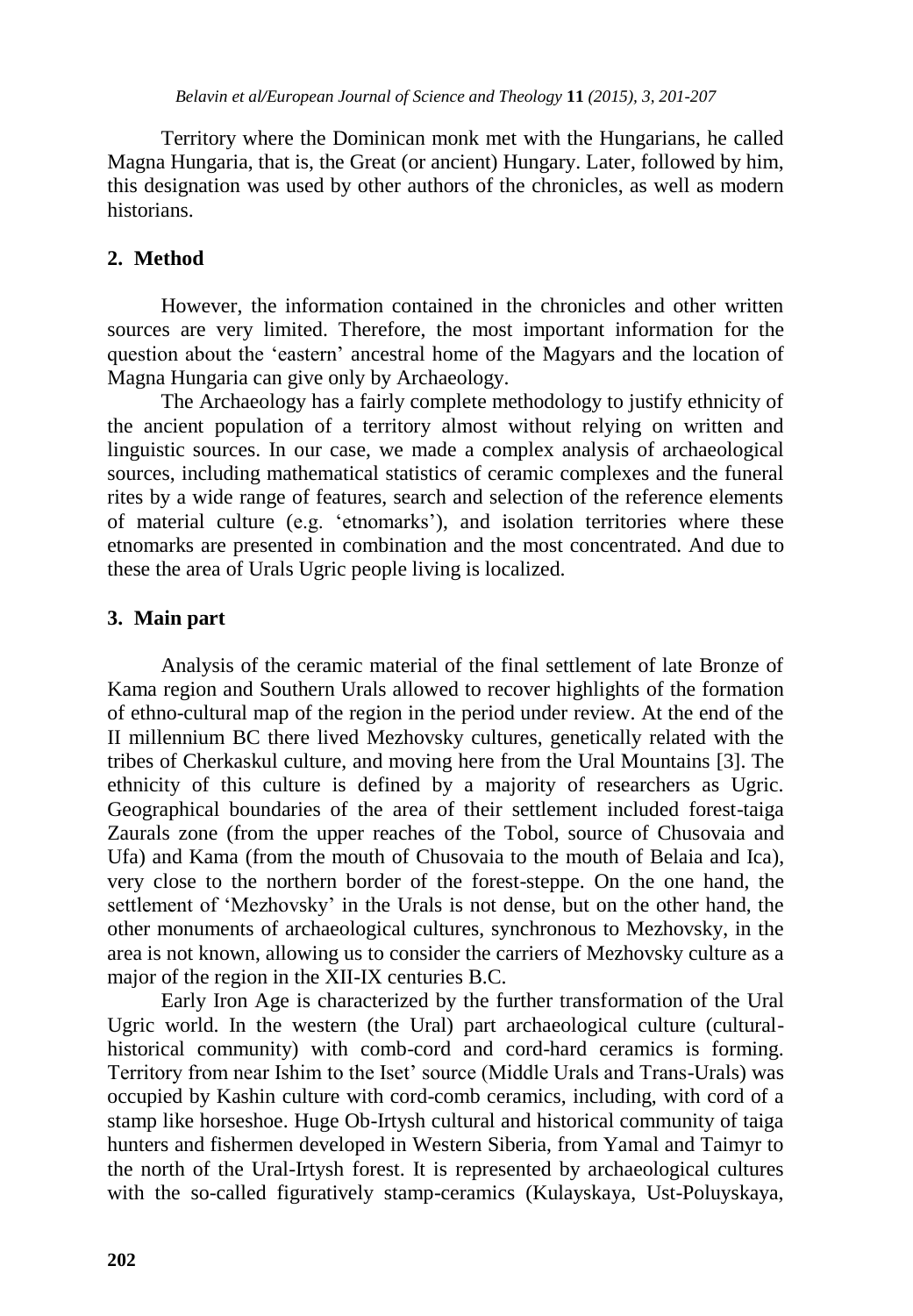Itkulsky, Sindeysky type). In the south area, the Ob-Irtysh community was directly in contact with the area of steppe cattle Ugric cultures of Sargatskoe community (Gorokhovskaya and Sargatka) that consistently occupied the territory from the eastern slopes of the Urals to the basin of the Tobol (Gorokhovskaya culture), and then from the Urals to the basin of the Tobol (Sargatskaya culture). The population of this culture was engaged in cattle breeding and agriculture, while a significant portion led a nomadic pastoral way of life. In ugrization of the Urals a prominent role was played by the Ugric population of Gafuriysky-Ubalarskiy ethnocultural Type of IV century B.C. - III century A.D. that has spread its influence on a Kara-Abyzskiy culture, and late Sarmatian Urals. Likely at this time in the West Siberian forest-steppe area of the rivers Irtysh, Ishim and Tobol, where since the VII century B.C. till VI century A.D. where Sargatskaya archaeological culture existed, there was a process of formation of ancient Protomadyar [4], who then took part in a wide migrations - from the North to the South Urals - and played a main role in the formation of archaeological cultures of Ugric forest and forest-steppe of Urals in the early Middle Ages.

V.A. Mogilnikov considers, and his opinion received numerous acknowledgments, that Sargatsk Ugric ethnic component took part in the formation of a number of ethnic and ethno-cultural formations in Urals and Western Siberia in the early Middle Ages, i.e. Potchevashsk culture, and through it in the future - the south group of the Khanty, Bakal culture, Kushnarenkovsk and Kara-Yakupovsk cultures, and through them - the formation of the ancient Magyars-Hungarians [5]. Sargatsk ethnic component is the base of the formation of Nevolinsk, Lomatov and Polomsk archaeological cultures of the Middle Urals, through the population that migrated to the Urals in the IV-VI centuries from the Western Siberia and brought with them the burial funeral ceremony, the horse sacrifice, steppe weapons and clothing. 'Lomovatovtsy' and, in particular, "Nevolintsy and Polomtsy" are also associated with the Finno-Magyar ethnogenesis [6].

Medieval archaeological culture as the Urals, and the territories to the east of the Ural mountain range, combines the proximity of the burial rite. The most expressive "Ugric" signs of a funeral ceremony, according to the most researchers, is to put in the burial the remains of a horse (in the southern cultures of so-called "complex horse" and in the northern - skulls or jaws individual), as well as the use of metal funerary masks. It should be emphasized that such masks were probably used in the disposal of the social elite that is proved by a rich complex of burial items in these burials [7]. Funerary masks (separate and whole) are a bright feature Ugric burial rite. Just back in the late  $19^{th}$  - early  $20^{th}$ centuries I.P. Roslyakov and K.F. Karyalaynen noted in their works the use of metal preservation of facial coverings in the funeral rites of the Ob-Ugric peoples [8]. In the Hungary of the Arpad period, according to the observations of I. Fodor, metal burial facial coverings are found in the graves of people (mostly men), which, in the opinion of the tribesmen, had any supernormal abilities (including magic) and had the power of life [9].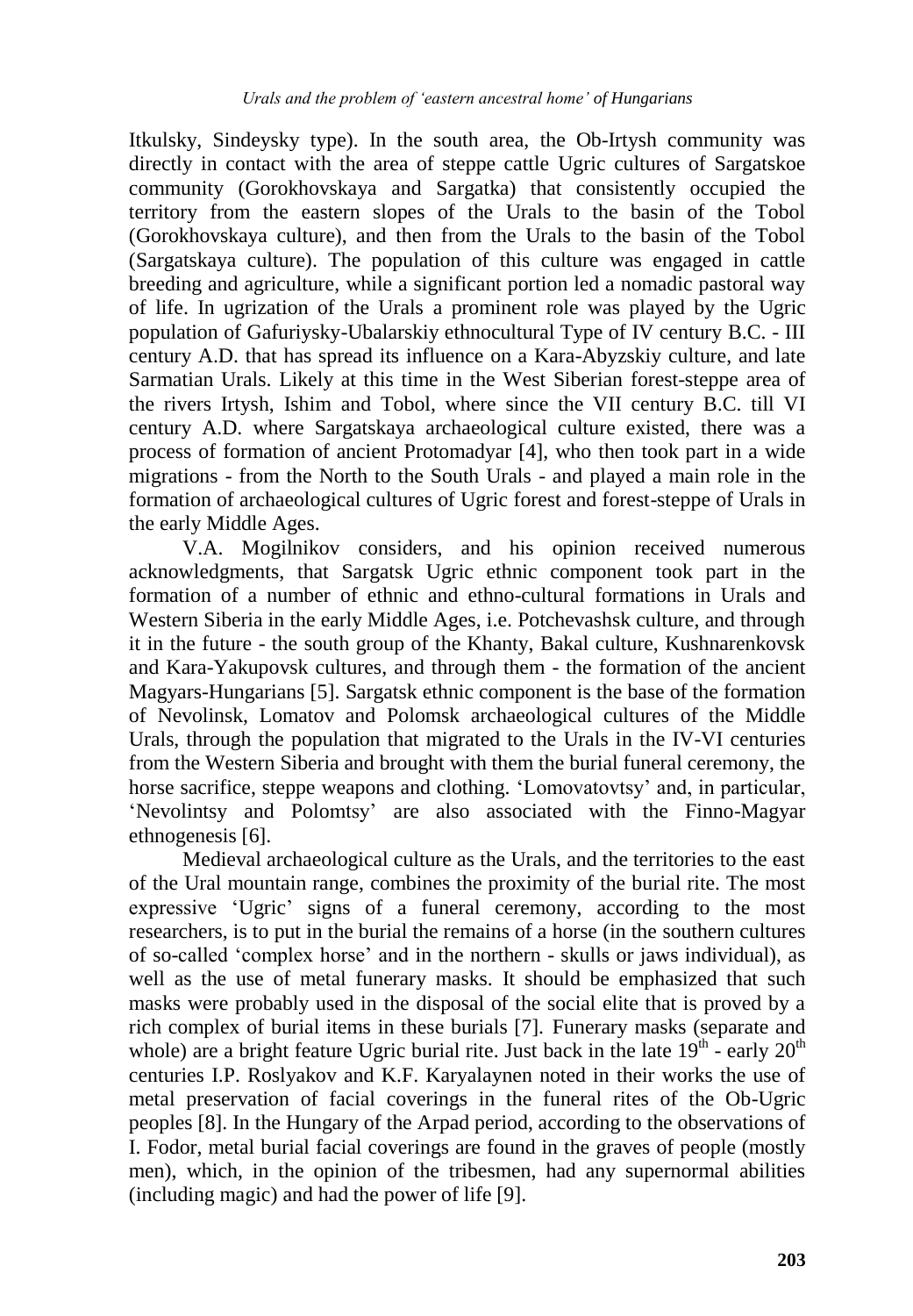During the second third of the  $IX<sup>th</sup>$  century Nevolinsk Lomatovsk and Polomsk cultures partially migrated to the Volga Bulgarians, participating here in the formation of ethnicity and culture of the Volga Bulgars. This migration was so massive that in the future, in the central part of the Volga Bulgaria, Ugric population prevailed for some time. This is indicated by the largest pagan burials of the last third of  $IX<sup>th</sup>$  - the first half of  $X<sup>th</sup>$  century: Tankeevsk, XII Izmersk where burials are fixed elements typical to Ugric cultures: Polomsk, Lomatov, Nevolinsk, Kushnarenk - molded round-corded ware, silver funerary masks, religious crafts "Permian type", support the dead with the skin of the horse with the feet and head, metal plates of waist bags, etc. [10].

At the end of the  $IX<sup>th</sup>$  century many of these culture elements (funerary masks, items with Postsasanidsk influence, peculiar reverence for the horse skins, etc.) that are typical for the steppe and forest Ugric peoples of the Ural and the Magyars was brought to Pannonia.

There is an assumption that "Nevolintsy" and the representatives of other cultures of Ugric Urals could also migrated along with their relatives – "Karayakupovtsi" to the west, and were one of the ethnic components of the ancient Magyar confederacy of tribes. Based on the results of comparativetypological analysis of burial from Kama region and Ural, and from ancient Magyar burial grounds of gaining Hungarians homeland to the last stand nearest burial are Nevolinsk and Polomsk cultures [11]. This unequivocally indicates that "Nevolinsk" and "Polomsk" tribes participated in the ethnogenesis of the ancient Hungarians, Magyars.

Exclusive typological connection shows the burials of Kushnarenkovsk, Karayakupovsk and Ugric (Trans-Ural). Another closed group are formed by Lomatov, Polomsk and Nevolinsk burial in Urals. It is interesting that both these groups showed high correlation with each other through the mounds of ancient Hungarians, as indicated by the high rates of typological similarity (see Figure 1). In our view, this clearly points to the Ugric identity of these archaeological cultures, and the territory of Urals can be included in the "eastern ancestral homeland' of the Magyars.

With the departure of the Ugric-Magyar tribes from the Urals, Ugric ethnic and cultural dominance in the region did not stop. Clear proofs are the mounds of the X-XI centuries in mountain forest areas of Southern Urals and in the Urals (Mryasimovsk, Murakaevsk, Karanaevsk, Sineglazovsk, Uelginsk mounds). Following in time for Karayakupovsk, these monuments are detected and a high coefficient of typological similarities with them that is a reflection of the ethnic kinship population who left these sites [12]. Burial ground Large Tigana in Tatarstan [13] and Bajanova in the Perm region are associated with the Ugric-Magyars. Ugry of Urals maintained the direct relations with Hungary of Arpad, as it is evidenced by the numerous findings of silver faceplates from handbags, belt sets and Hungarian toreutics in tombs and treasures [14].

In the X-XI centuries finally disappear Polomsk monuments and remain only some large towns, such as Idnakar on the Chepets. In the XI-XII centuries similar processes are observed and in Lomatov territory. And at the Udmurt and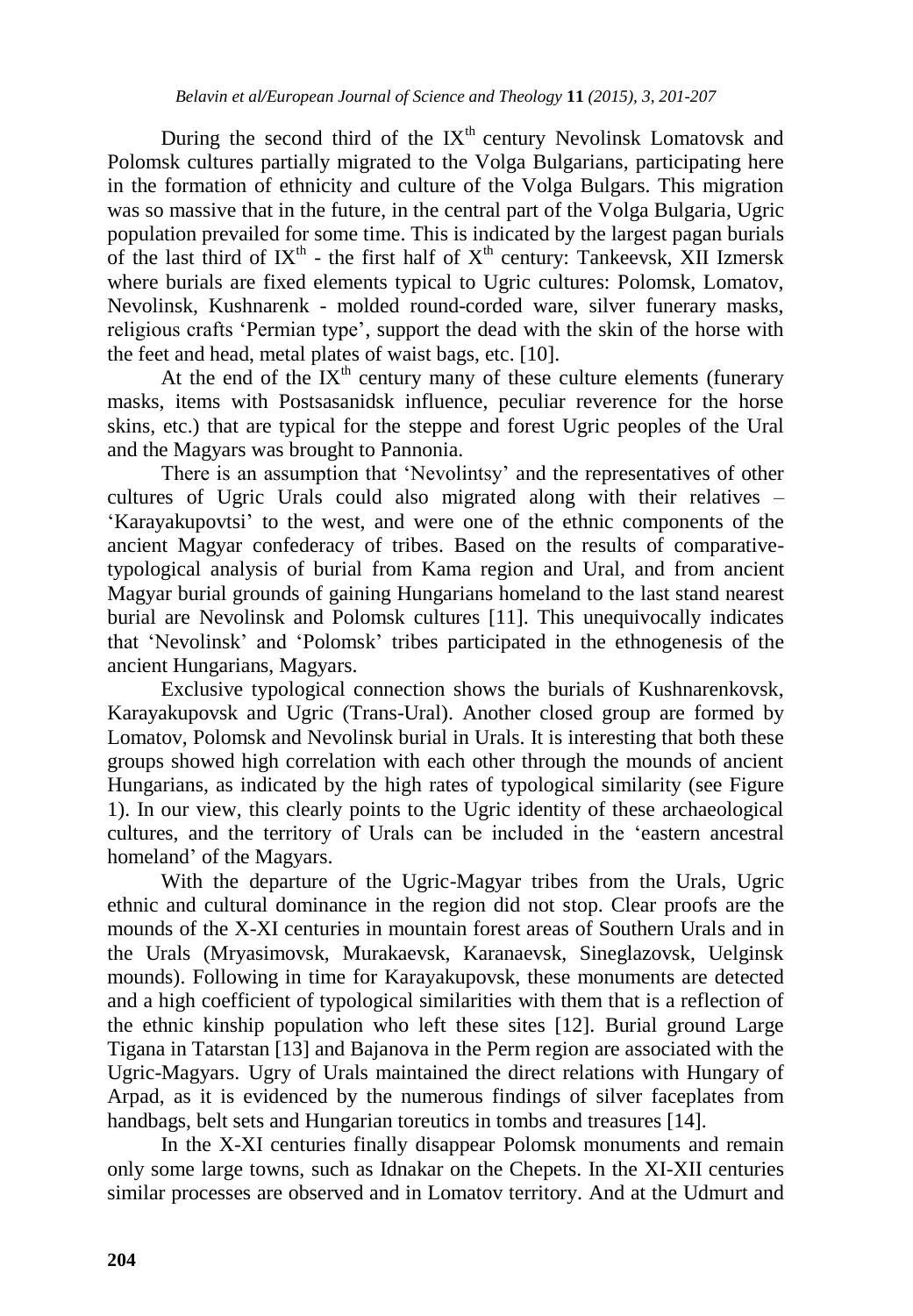Perm Urals there was a change of cultures, monuments of Chepetsk archaeological culture appeared in the Chepets, in the Kama - Rodanovsk archaeological culture - the ancestors of the Permian Finns.



**Figure 1.** Graph of formal-typological similarities in Ugric Eurasian cultures of the Middle Ages.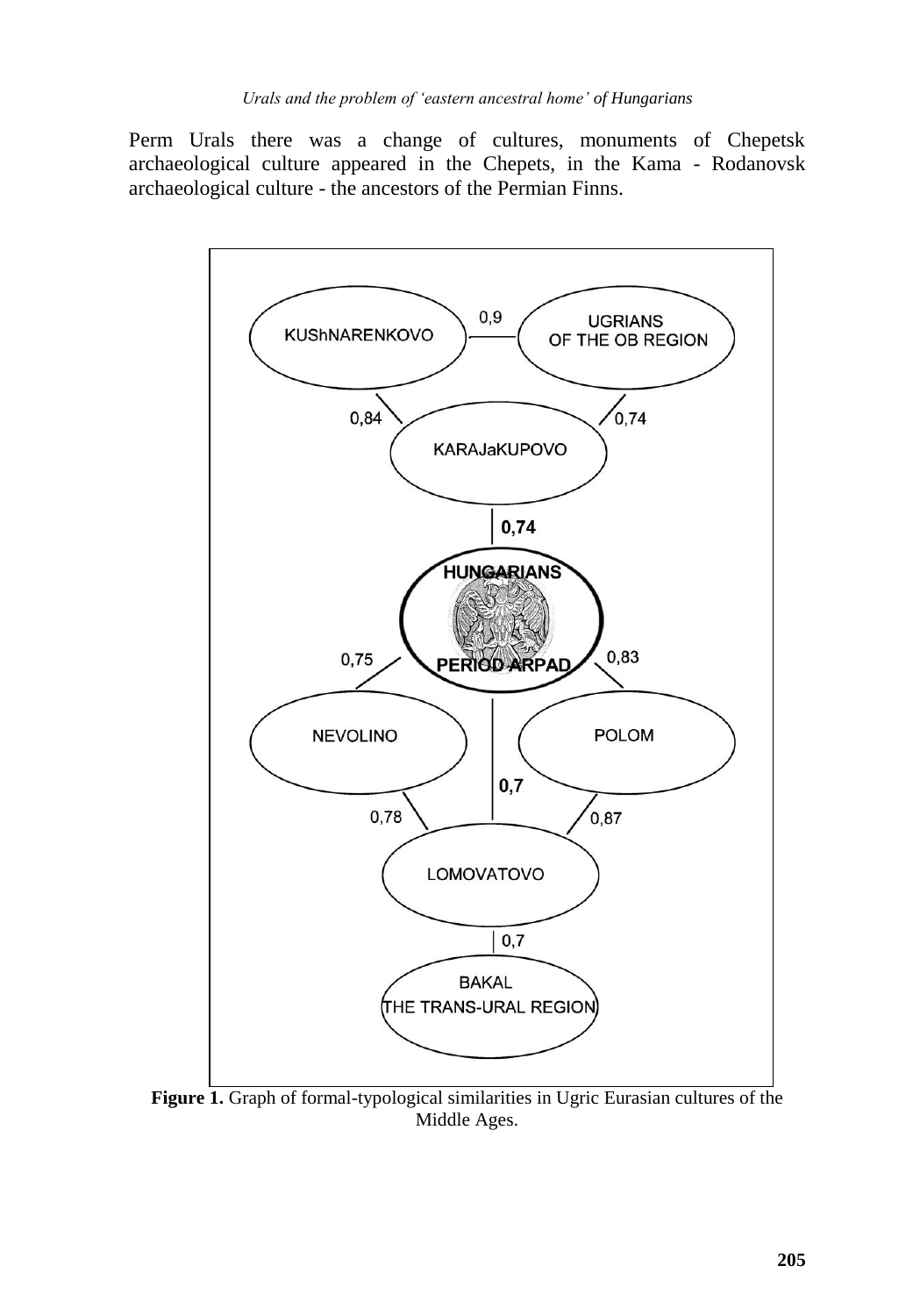### **4. Conclusions**

As a result of the complex ethnogenetic processes, the inter-ethnic interactions and migrations from the VII-VIII centuries A.D. in the Urals (from the Ob to the Kama), a number of multi-ethnic associations appeared, which include Ugry as a leading component. Initially, these associations held primarily in the Southern, Middle and Northern Urals, Trans-Urals and Western Siberia. In the IX-X centuries, large groups of immigrants from the Middle Urals (Polomsk, Lomatov, Nevolinsk culture representatives) moved in the early Volga Bulgaria and participated at the ethnogenesis of the Volga Bulgars. In the  $\tilde{I}X^{th}$  century carriers of Karayakupovsk culture together with a portion of the carriers of Nevolinsk culture became a part of the Magyar tribes who migrated westward from the Urals. This migration processes have significantly weakened Ugric ethnic and cultural hegemony in the Urals, remaining for nearly two centuries.

In the XI-XII centuries forest Urals Ugric leaved their homeland as a result of the Finnish (Komi) migration. Part of the Ural Ugric population actively migrate within the Volga Bulgar, some settled in Western Siberia that has caused the migration of local Samoyed and Ugric peoples. This fact led to a change in the ethnic map of the Lower and Middle Ob Ugric and significant enhancement of the element in the forest zone of the Trans-Urals. In turn, this provoked a new wave of migration of semi-Ugric peoples from the Trans-Ural forest in the Southern Urals, where they are known as Predchiyaliksk and Chiyaliksk tribes, settled from the pool of river Sylva (Perm region) to Belaya (Bashkiria) and North-Eastern regions of the Volga Bulgaria (Tatarstan) in the XII-XIV centuries who included the ancestors of Bashkir. Perhaps with these tribes and Lomovatov population of the X-XII centuries the existence of Hungarians in Magna Hungaria is related, who have not gone with the main part of their ancestors to the West and were found by Julian in the Urals region.

#### **Acknowledgement**

This article was prepared under the grant 13-11-59007 RHF "Search of the "ancestral home" of Ugric-Magyar peoples and problem of the Ugric component in archaeological medieval cultures in Urals".

### **References**

- [1] Z. Visy (ed.), *Hungarian Archaeology at the turn of the Millennium*, Teleki László Foundation, Budapest, 2003, 321-395.
- [2] A. Kushkumbaev, Osservatorio Letterario. Ferrara e l'Altrove, **14(73/74)** (2010) 108-114.
- [3] M.F. Obydennov and A.F. Shorin, *Archaeological culture Late Bronze Age ancient Urals (Cherkaskul Mezhovsky and culture)*, Ural branch of the publishing house "Science", Ekaterinburg, 1995, 99-100.
- [4] I. Fodor, *Ancient history and conquest. History of Hungary*, Vol. 1, Kossuth rent, Budapest, 2009, 29-30.